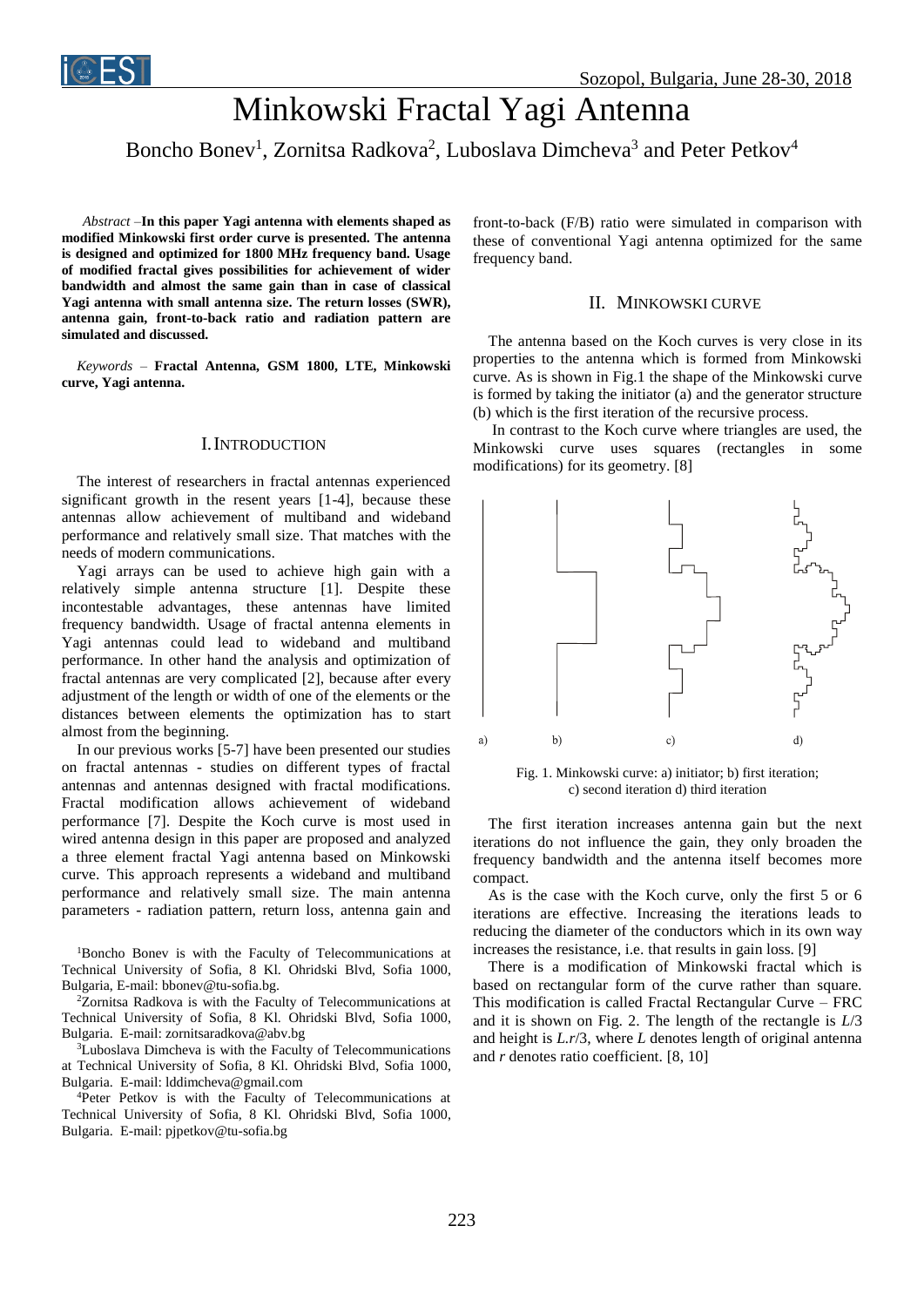

Fig. 2. Fractal Rectangular Curve: a) initiator; b) first iteration; c) second iteration d) third iteration

# III. THE MINKOWSKI FRACTAL ANTENNA DESIGN

The proposed Yagi antenna (Fig. 3) is designed with a plane structure in order to save space and easiness of manufacturing. It is optimized for GSM 1800 MHz band which is also widely used in 4G technology. The physical dimensions of the antenna are given in Table 1, where the small letters from *a* to *d* designate the fractal segments, without digit for dipole element, with 0 for director and with 1 for reflector, the capital letters *D*0 and *D*1 designate the distance between driving element and reflector and driving element and director (Fig. 3). Wire diameter is 1.5 mm.



Fig. 3. Proposed antenna design

TABLE 1. ANTENNA DIMENSIONS

| Design parameters, mm |       |       |       |           |       |
|-----------------------|-------|-------|-------|-----------|-------|
| a                     | n     | c     |       | a0        | b0    |
| 23.35                 | 22.58 | 2     | 7.3   | 25.92     | 20.24 |
| $d\theta$             | a1    | b1    | d1    | $\bm{D0}$ | D1    |
| 11.32                 | 20.16 | 17.74 | 10.84 | 33.22     | 22    |

The first order of Minkowski fractal is used, since as was already written higher orders do not improve the antenna gain, but lead to decrease in the usable bandwidth. The new in the design are the each of three antenna elements is shaped as first iteration of Minkowski curve and feeding is in the middle of the central element of the driving element. Also each part of the fractal curve is with different length which allows better antenna performance. For optimization and simulation of proposed antenna is used 4nec2 software [11] which is based on Moment Method.

Return losses of the Modified Koch Fractal Yagi Antenna are displayed on Fig 4. It shows a distinctive minimum (i .e. the structure is tuned to) at 1818 MHz with a bandwidth of 12,2% (217 MHz) in compare with 11,1 % for conventional Yagi antenna. Proposed antenna has also second frequency band with return losses lower than  $-10$  dB – from 5140 to 5230 MHz but it is not in interest for this design.



Antenna gain and F/B ratio for simulated model are given in Fig. 5 and Fig. 6 respectively. The antenna gain is higher than 6.48 dBi for the whole operating band which is on par with classical Yagi antenna with straight elements radiating in free space. The F/B ratio for the frequency band from 1710 to 1880 MHz (GSM 1800) is higher than 12.97 dB.

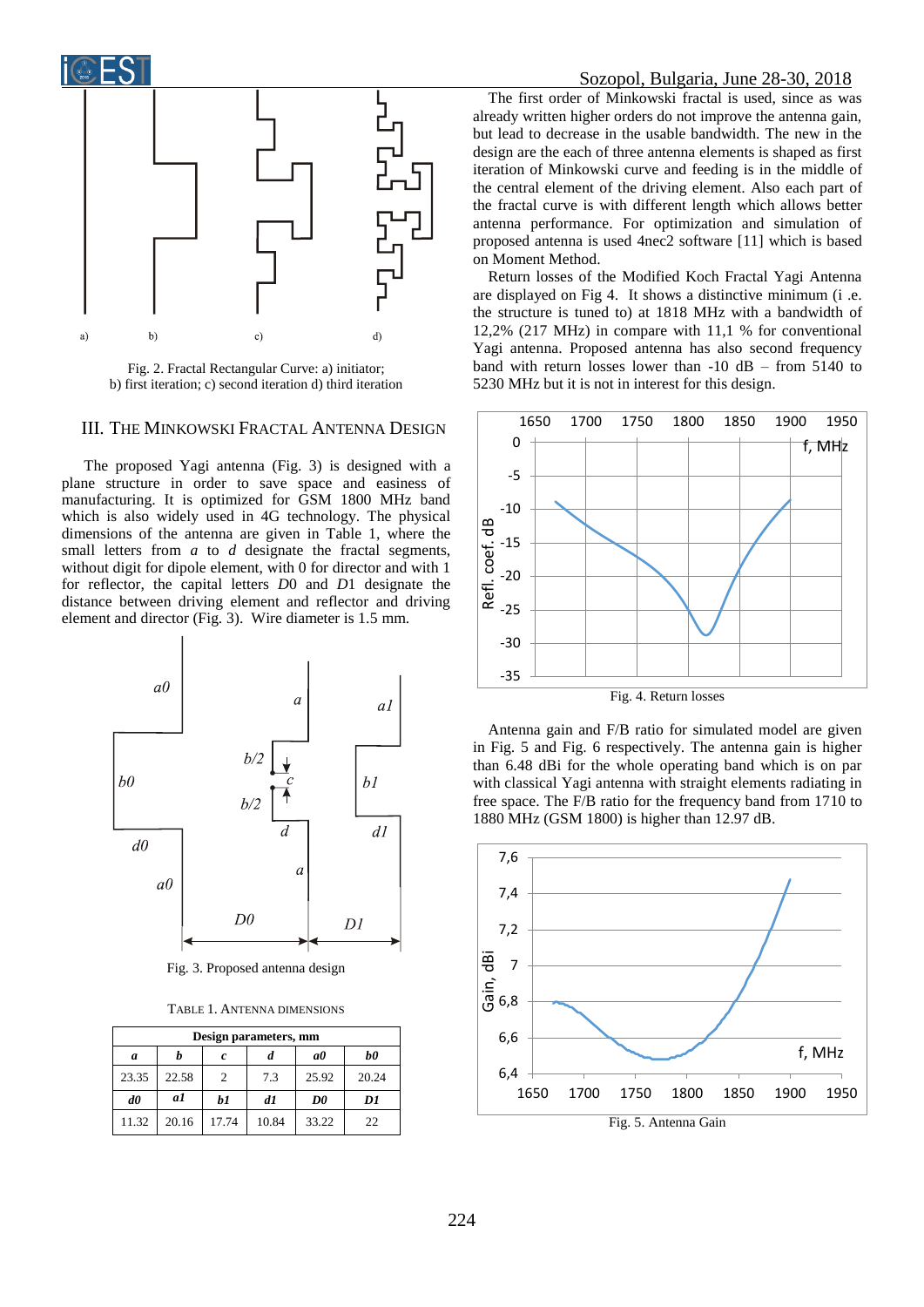

Fig. 6. Front-to-back ratio

The radiation patterns in H and V plane (antenna elements are oriented horizontaly) for frequencies 1710 MHz, 1800 MHz and 1880 MHz are shown on Fig.7, Fig. 8 and Fig. 9 respectively. For these frequencies antenna has a pattern similar to a classical Yagi antenna with gain of 6,68 dBi, 6,52 dBi and 7,19 dBi for three frequencies (6,9 dBi for conventional one).



Fig. 7. Radiation pattern for 1710 MHz



Fig. 8. Radiation pattern for 1800 MHz



Fig. 9. Radiation pattern for 1880 MHz

The beamwidth at half power in horizontal plane is around  $\pm 35^{\circ}$  and in vertical plane is around  $\pm 60^{\circ}$  for these three frequencies. Front-to-Back ratio are 12.97 dB, 21.31 dB and 17,63 dB respectively.

#### IV. CONCLUSION

A modified fractal Yagi antenna with elements shaped as Minkowski fractal curve has been developed and examined in this study. It shows typical Yagi antenna and fractal antenna features with wideband performance enhanced by new element in the design – different fractal parts length. Modified Fractal Antenna has very good electrical parameters and compact size, which makes it also a candidate for practical applications. It can be used for point-to-point and point-to-multipoint applications as well (GSM 1800, LTE). The proposed antenna will be used as base for future development and design of antennas with wider bandwidth performance by using of additional fractal modifications.

#### ACKNOWLEDGEMENT

This work was supported in part by the Grant DN07/19/15.12.2016 "Methods for Estimation and Optimization of Electromagnetic Radiation in Urban Areas" of the Bulgarian Science Fund.

## **REFERENCES**

- [1] E. A. El-khouly, H. A. Ghali, "High Gain Fractal Based Antenna", Proc of Antennas and Propagation Conference 2008, Loughborough, United Kingdom, pp. 405-408, March 2008.
- [2] J. P. Gianvittorio, Y. Rahmat-Samii, "Design, Simulation, Fabrication and Measurement of a Multiband Fractal Yagi Antenna", IEEE Topical Conference on Wireless Communication Technology 2003, pp. 265 - 266, October 2003.
- [3] H. X. de Araujo, S. E. Barbin, L. C. Kretly, "Design of an UHF Quasi-Yagi Antenna with Metamaterial Structures for RFID Application", 2011 SBMO/IEEE MTT-S International Microwave & Optoelectronics Conference (IMOC), pp. 8-11, October-November 2011.